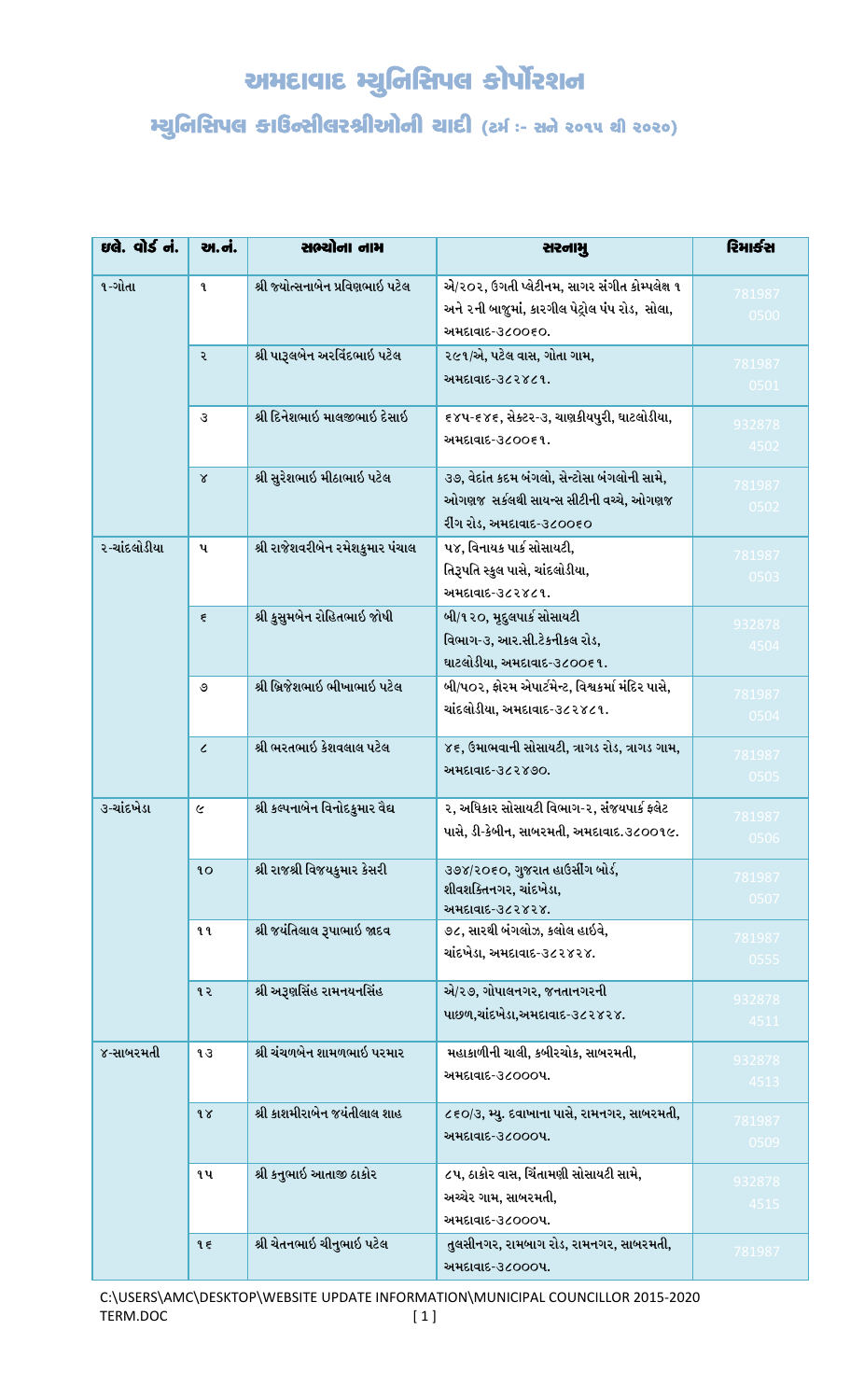|             |                |                                    |                                                    | 0510           |
|-------------|----------------|------------------------------------|----------------------------------------------------|----------------|
| પ-રાણીપ     | 9 O            | શ્રી ગીતાબેન કમલેશકુમાર પટેલ       | ૨૨-બી, હરિદ્વાર સોસાયટી,                           | 781987         |
|             |                |                                    | રામજી મંદિર રોડ, રાણીપ,                            | 0511           |
|             |                |                                    | અમદાવાદ-૩૮૨૪૮૦.                                    |                |
|             | 9 <sub>c</sub> | શ્રી વર્ષાબેન ધર્મેશકુમાર પંચાલ    | ૪૧, ઉત્તર ગુજરાત પંચાલ કો.ઓ.હા.સોસાયટી,            | 781987         |
|             |                |                                    | સ્વાગત હોલ પાસે, રાણીપ,                            | 0512           |
|             |                |                                    | અમદાવાદ-૩૮૨૪૮૦.                                    |                |
|             | १૯             | શ્રી ભદ્રેશકુમાર કાંતીલાલ મકવાણા   | ૧૩, ન્યુ તિરૂપતી સોસાયટી, રાધા સ્વામી સત્સંગ       | 781987         |
|             |                |                                    | પાસે, રાણીપ, અમદાવાદ-૩૮૨૪૮૦.                       | 0513           |
|             | २०             | શ્રી દશરથભાઇ હરજીવનદાસ પટેલ        | બી/૬, ગણેશકુંજ સોસાયટી વિભાગ-૨,                    |                |
|             |                |                                    | આનંદ પાર્ટી પ્લોટ પાસે, ન્યુ રાણીપ,                | 932878         |
|             |                |                                    | અમદાવાદ-૩૮૨૪૮૦.                                    | 4509           |
| ૬-નવા વાડજ  | ર ૧            | શ્રી ભાવનાબેન હસમુખભાઇ વાઘેલા      | સેક્ટર-૧, બ્લોક-૧૬૭,                               |                |
|             |                |                                    | શ્રી સ્વામીનારાયણ દ્વીશતાબ્દી કો.ઓ.હા. સોસા,       | 781987<br>0514 |
|             |                |                                    | રામેશ્વર મંદિર સામે, નિર્ણયનગર,                    |                |
|             |                |                                    | અમદાવાદ-૩૮૨૪૮૧.                                    |                |
|             | ૨૨             | શ્રી દક્ષાબેન શૈલેષભાઇ પટેલ        | સી-૫૪, હરસિધ્ધપાર્ક સોસાયટી,                       | 781987         |
|             |                |                                    | જી.એસ.ટી. રોડ, રાણીપ,                              | 0515           |
|             |                |                                    | અમદાવાદ-૩૮૨૪૮૦.                                    |                |
|             | २३             | શ્રી જીગ્નેશભાઇ મહેન્દ્રકુમાર પટેલ | ૪૦૩, સુજય એપાર્ટમેન્ટ, શાશ્વત ફલેટની બાજુમાં,      | 781987         |
|             |                |                                    | ઝાંઝરવાડી બંગલો પાછળ, નવા પશ્ચિમઝોનની કચેરી        | 0516           |
|             |                |                                    | સામે, બોડકદેવ, અમદાવાદ૩૮૦ ૦૫૪.                     |                |
|             | 58             | શ્રી રમેશભાઇ દલાભાઇ દેસાઇ          | ૮-બી, મણીચંદૂ સોસાયટી વિ.-૨,                       | 932742         |
|             |                | (આર.ડી. દેસાઇ)                     | સુરધારા સર્કલ પાસે, થલતેજ,                         | 6039           |
|             |                |                                    | અમદાવાદ-૩૮૦૦૫૪.                                    |                |
| ૭-ઘાટલોડીયા | ૨૫             | શ્રી ભાવનાબેન પ્રમુખભાઇ પટેલ       | ૫૫, અભિનંદન સોસાયટી,કે.કે.નગરની સામે, ઉમીયા        | 781987         |
|             |                |                                    | વિજય સોસા.ની બાજુમાં, રન્નાપાર્ક, ઘાટલોડીયા,       | 0518           |
|             |                |                                    | અમદાવાદ-૩૮૦૦૬૧.                                    |                |
|             | २६             | શ્રી રેણુકા નવીનચંદૂ પટેલ          | ૨૧, ગેઝેટેડ સોસાયટી, દર્શન કોમ્પલેક્ષ સામે, અર્જુન | 781987         |
|             |                |                                    | ટાવર પાસે, ઘાટલોડીયા, અમદાવાદ-૩૮૦ ૦૬૧.             | 0519           |
|             | २७             | શ્રી ધનજીભાઇ ઉમેદરાય પ્રજાપતિ      | ૧૭, કેવલકુંજ સોસાયટી, વાઘેશ્વરી રોડ,કે.કે.નગર      | 781987         |
|             |                |                                    | ચાર રસ્તા, ઘાટલોડીયા, અમદાવાદ-૩૮૦૦૬૧.              | 0520           |
|             | २८             | શ્રી જતીનકુમાર ઝવેરભાઇ પટેલ        | એ/૩૨, કર્મચારીનગર વિભાગ-૧,                         |                |
|             |                |                                    | ઘાટલોડીયા, અમદાવાદ-૩૮૦૦૬૧.                         | 932878         |
|             |                |                                    |                                                    | 4520           |
| ૮-થલતેજ     | २૯             | શ્રી ભાવનાબેન ભરતભાઇ પંડયા         | સી/૧૬, સુવાસ એપાર્ટમેન્ટ,જીવનદીપની સામે,           | 932878         |
|             |                |                                    | થલતેજ, પો. બોડકદેવ, અમદાવાદ-૩૮૦૦૫૪.                | 4522           |
|             | 30             | શ્રી લક્ષ્મીબેન મહેન્દૂભાઇ ચૌધરી   | ૩૩, સૌમીલ સોસાયટી, સરકારી વસાહતની સામે,            |                |
|             |                |                                    | ડ્રાઇવ-ઇન-રોડ, ગુરૂકુલ, અમદાવાદ-૩૮૦૦પ૨.            | 781987         |
|             |                |                                    |                                                    | 0521           |
|             | 39             | શ્રી લાલસિંહ રમતુજી ઠાકોર          | ૨૭, સાંદિપની સોસાયટી, થલતેજ,                       | 932878         |
|             |                |                                    | અમદાવાદ-૩૮૦૦પ૯.                                    | 4523           |
|             | उ२             | શ્રી ભરત બબાભાઇ પટેલ               | ૩, હરીહરાશ્રય બંગલોઝ વિ-૨, નાગદેવતાના મંદિરની      |                |
|             |                |                                    | બાજુમાં, થલતેજ- શીલજ રોડ,                          | 781987         |
|             |                |                                    | થલતેજ, અમદાવાદ-૩૮૦૦પ૯.                             | 0522           |
| ૯-નારણપુરા  | 33             | શ્રી ગીતાબેન જીભાઇદાસ પટેલ         | સી/૧૦૭, સહજાનંદ એવન્યુ,                            |                |
|             |                |                                    | ટોરેન્ટ પાવરની બાજુમાં ,નારણપુરા,                  | 932878         |
|             |                |                                    | અમદાવાદ-૩૮૦૦૧૩.                                    | 4564           |
|             | 38             | શ્રી સાધનાબેન ચન્દૂહર્ષ જોષી       | ૧/૨, અમી એપાર્ટમેન્ટ, ટેલીફોન એક્ષચેન્જ સામે,      | 932878         |
|             |                |                                    | નારણપુરા, અમદાવાદ-૩૮૦૦૧૩.                          |                |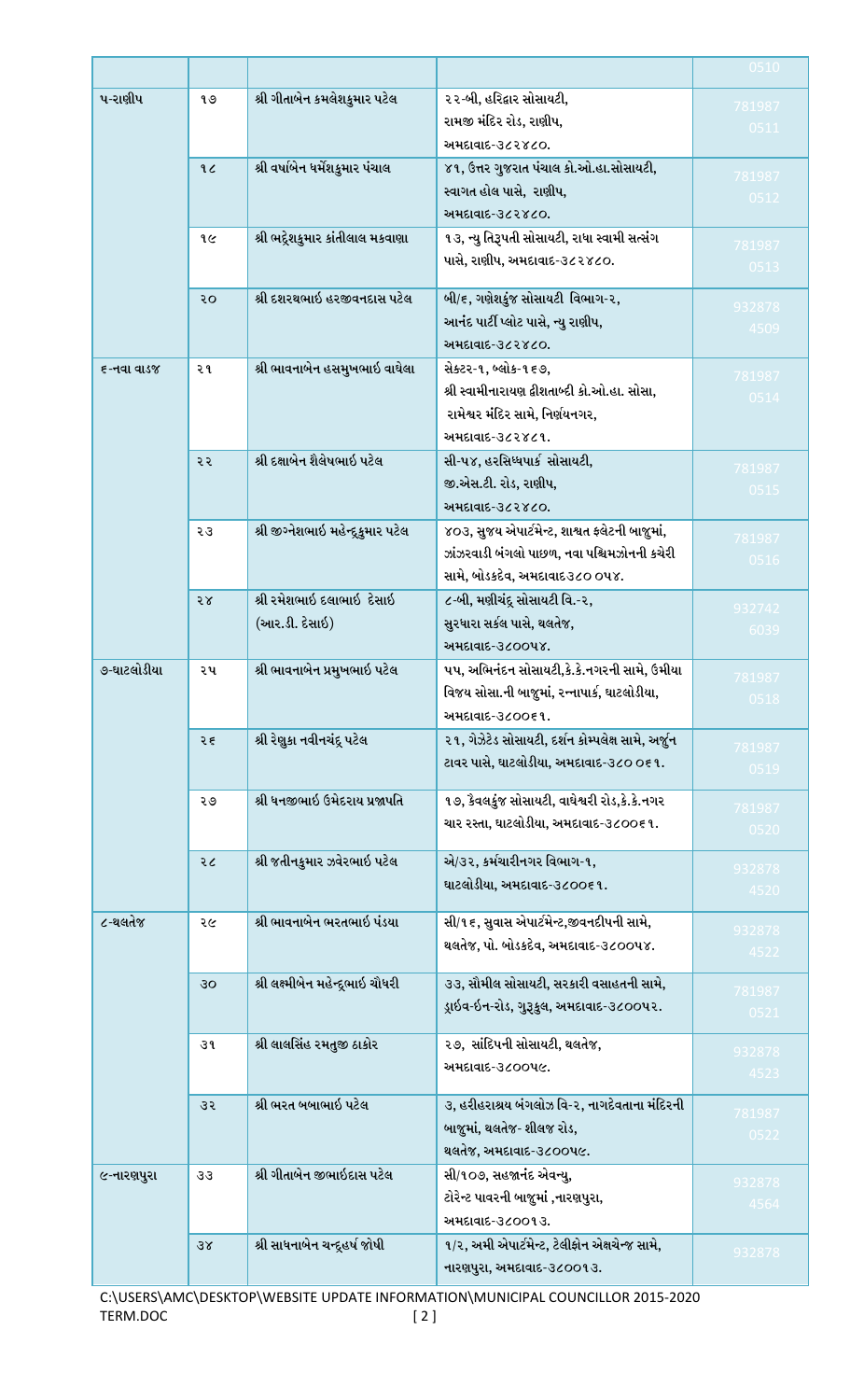|                           |                 |                                                       |                                                                                                         | 4525           |
|---------------------------|-----------------|-------------------------------------------------------|---------------------------------------------------------------------------------------------------------|----------------|
|                           | ૩૫              | શ્રી જયેશભાઇ પરમાનંદ પટેલ                             | જી/૧૨, ભાસ્કર એપાર્ટમેન્ટ, મિરામ્બિકા સ્કૂલ રોડ,<br>નારણપુરા, અમદાવાદ-૩૮૦૦૧૩.                           | 932878<br>4527 |
|                           | $3\xi$          | શ્રી ગૌતમભાઇ નવલચંદ શાહ                               | ૯/બી, રાજમુગુટ સોસાયટી, નારણપુરા ચાર રસ્તા<br>પાસે, નારણપુરા, અમદાવાદ-૩૮૦૦૧૩.                           | 932878<br>4526 |
| ૧૦-સરદાર પટેલ<br>સ્ટેડીયમ | ওও              | શ્રી પ્રમોદાબેન શશીકાંત સુતરીયા                       | સી-૧૦૪, રાજ રેસીડન્સી,<br>ગણેશ વિદ્યાલય સામે, નવા વાડજ,<br>અમદાવાદ-૩૮૦૦૧૩.                              | 937440<br>4416 |
|                           | 3 <sub>c</sub>  | શ્રી ઇલાબેન ડો.જતીનભાઇ શાહ                            | ૧૨, શ્રીનિકેતન સોસાયટી,<br>કામધેનુ ફ્લેટની સામે, શાંતિનગર,<br>વાડજ, અમદાવાદ-૩૮૦૦૧૩.                     | 781987<br>0523 |
|                           | उ૯              | શ્રી પ્રદિપભાઇ દેવીપ્રસાદ દવે                         | ૧૪, આનંદ કલ્યાણ ફ્લેટ,<br>ઓઝોન આંગનની સામે, નવા વાડજ,<br>અમદાવાદ-૩૮૦૦૧૩.                                | 781987<br>0524 |
|                           | XQ              | શ્રી મુકેશકુમાર દિનેશભાઇ મિસ્ત્રી                     | ૭/એ, બ્લોક-બી, અવની એપાર્ટમેન્ટ, કેશવનગર,<br>સુભાષબ્રીજ, અમદાવાદ-૩૮૦૦૨૭                                 | 781987<br>0525 |
| ૧૧-સરદારનગર               | ४१              | શ્રી ઉર્વશીબેન પરેશકુમાર ડાભી                         | ૮૪૮/૧, ભીલ વાસ, આંબાવાડી પાણીની ટાંકી સામે,<br>સરદારનગર, અમદાવાદ-૩૮૨૪૭૫.                                | 781987<br>0526 |
|                           | 85              | શ્રી કંચનબેન સુરેશકુમાર પંજવાણી                       | બ્લોક નં.૭૮૨/૬, પહેલો માળ,આંબાવાડી,<br>સરદારનગર, અમદાવાદ-૩૮૨૪૭૫.                                        | 932878<br>4534 |
|                           | Χ3              | શ્રી બિપિનકુમાર રામસ્વરૂપ સિક્કા                      | બ્લોક નં.પ૬૩/બી, જવાહર કોલોની, સરદારનગર,<br>અમદાવાદ-૩૮૨૪૭૫.                                             | 932742<br>6072 |
|                           | $X\overline{X}$ | શ્રી ઓમપ્રકાશ દરોગાપ્રસાદ તિવારી                      | ૮૯,"તિવારી ભવન",<br>સંતશ્રી આશારામ પાર્ક સોસા.કોતરપુર ટર્નીંગ,<br>કુબેરનગર, અમદાવાદ-૩૮૨૩૪૦.             | 781987<br>0527 |
| ૧૨-નરોડા                  | ४५              | શ્રી અલકાબેન પ્રદ્યુમનભાઇ મિસ્ત્રી                    | <b>બી/૧૫, અરિહંતનગર સોસાયટી,</b><br>નિકોલ રોડ, નરોડા, અમદાવાદ-૩૮૨૩૩૦.                                   | 781987<br>0528 |
|                           | $\lambda \xi$   | શ્રી પ્રવિણાબેન અશોકભાઇ પટેલ                          | ૧૨, સંત આશિષ બંગ્લોઝ, કઠવાડા રોડ, નરોડા,<br>અમદાવાદ-૩૮૨૩૩૦.                                             | 781987<br>0529 |
|                           | 89              | શ્રી ગિરીશકુમાર હરગોવિંદભાઇ<br>પ્રજાપતિ               | એ/૪૦૧, શ્રીનાથ હાઇટ્સ, માછલી સર્કલ પાસે,<br>વ્યાસવાડી રોડ, નરોડા, અમદાવાદ-૩૮૨૩૩૦.                       | 932878<br>4541 |
|                           | $\chi$          | શ્રી વલ્લભભાઇ કુબેરભાઇ પટેલ                           | ટી/૨૦, હરિદ્વાર સોસાયટી,<br>કચ્છ કડવા પાટીદાર વાડીની સામે, નરોડા,<br>અમદાવાદ-૩૮૨૩૩૦.                    | 932742<br>6080 |
| ૧૩-સૈજપુરબોઘા             | ४૯              | શ્રી ક્રીષ્ણાબેન પ્રફુલભાઇ ઠાકર<br>(ડો.ક્રિષ્ના ઠાકર) | સી-પ,૭૩-૭૪, ઇન્દૂજીત પાર્ક સોસાયટી, નિકોલ ગામ<br>રોડ,પો. ઠક્કરબાપાનગર, અમદાવાદ-૩૮૨૩૫૦.                  | 932878<br>4546 |
|                           | 90 <sub>q</sub> | શ્રી છાયાબેન અરવિંદકુમાર સોનવણે                       | ૩૯,કુબેરદાસની નવી ચાલી ,<br>કુબેરેશ્વર મહાદેવ પાસે,સૈજપુર બોઘા,<br>અમદાવાદ.૩૮૨૩૪૫.                      | 781987<br>0531 |
|                           | પ૧              | શ્રી દિનેશભાઇ કોદરભાઇ મકવાણા<br>(દિનેશ મકવાણા)        | સી-૧, નીલદીપ રેસીડેન્સી, જી.ડી. હાઇસ્કુલ<br>રોડ,પ્રભાકર ટેનામેન્ટ પાસે, સૈજપુર બોઘા,<br>અમદાવાદ-૩૮૨૩૪૫. | 932742<br>6074 |
|                           | પર              | શ્રી ગોવિંદભાઇ લવજીભાઇ પરમાર                          | લાઇન-૨, ડો. આંબેડકરનગર,<br>ઓમકાર ફેકટરી પાછળ, મેમ્કો, સૈજપુર બોઘા,<br>અમદાવાદ-૩૮૨૩૪૫.                   | 781987<br>0533 |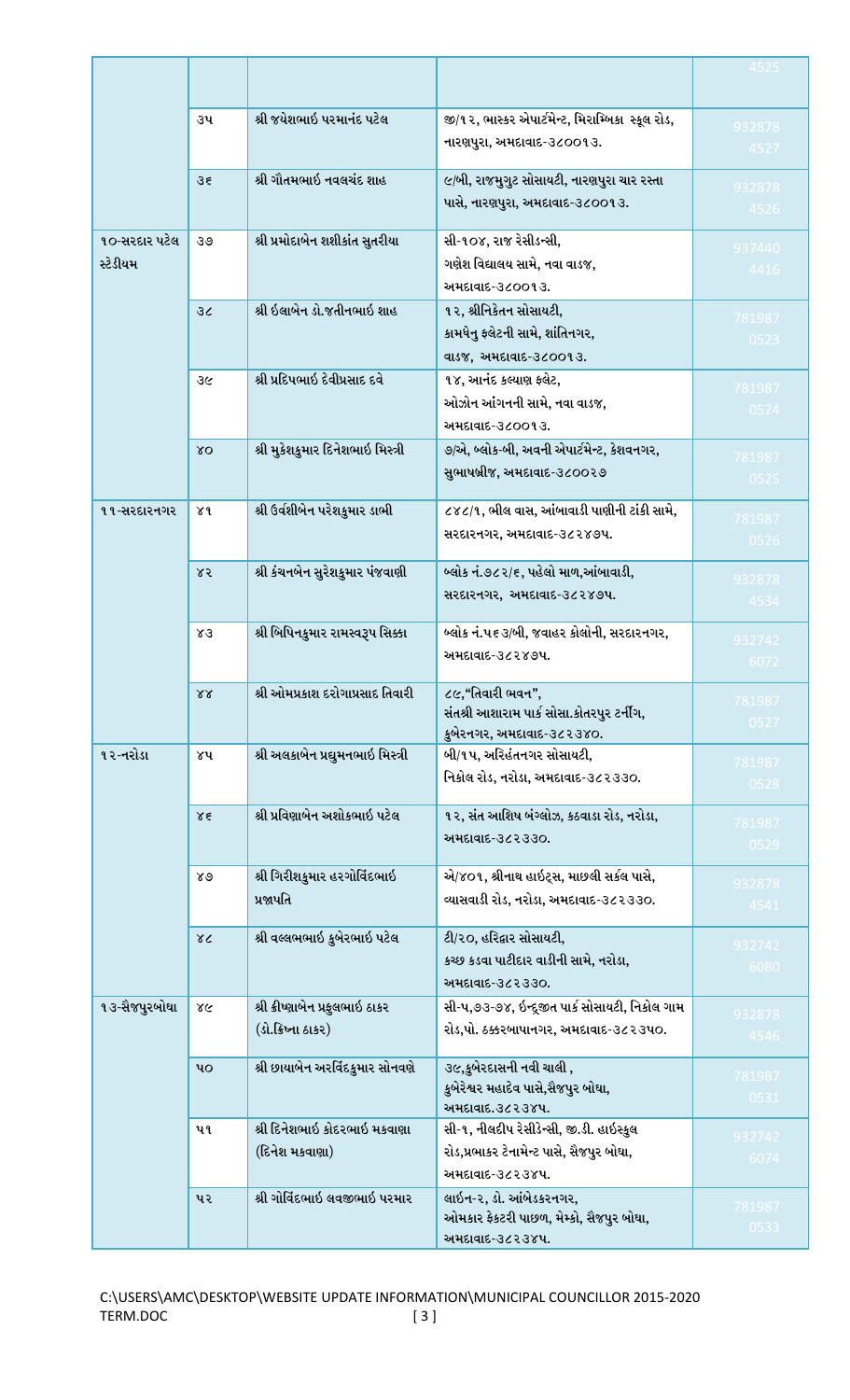| ૧૪-કુબેરનગર  | પ૩              | શ્રી કલાબેન પ્રતાપસિંહ યાદવ       | કુંભાજીની વાડી, ભાર્ગવ રોડ, મેઘાણીનગર<br>અમદાવાદ-૩૮૦૦૧૬.                                                                   | 932878<br>4549 |
|--------------|-----------------|-----------------------------------|----------------------------------------------------------------------------------------------------------------------------|----------------|
|              | પ૪              | શ્રી તારાબેન સોમાભાઇ પટેલ         | એ/૧૩, મજમુદાર સોસાયટી,<br>સૈજપુર રેલ્વે સ્ટેશનની સામે, ભાવના સ્કુલની બાજુમાં ,<br>ભાર્ગવ રોડ, કુબેરનગર,<br>અમદાવાદ-૩૮૨૩૪૦. | 932878<br>4543 |
|              | પપ              | શ્રી કીશોરકુમાર ખુબચંદલાલ થાવાણી  | એ/૨-૧૭,સ્વામી હરનામદાસ સોસાયટી,<br>શ્રી ખુબચંદ થાવાણી માર્ગ, બંગલા એરિયા, કુબેરનગર,<br>અમદાવાદ-૩૮૨૩૪૦.                     | 781987<br>0534 |
|              | પ $\epsilon$    | શ્રી ગિરિવરસિંહ ભંવરસિંહ શેખાવત   | ૧, પુષ્પાનગર, ભગવતી સ્કુલની પાસે,<br>ભાર્ગવ રોડ, કુબેરનગર, અમદાવાદ-૩૮૨૩૪૦.                                                 | 781987<br>0535 |
| ૧પ-અસારવા    | ૫૭              | શ્રી પ્રીતીબેન અમૃતભાઇ ભરવાડ      | શ્રી ગીતાનગર સોસાયટીના છાપરાં, કલાપીનગર,<br>અસારવા, અમદાવાદ-૩૮૦૦૧ ૬.                                                       | 932878<br>4552 |
|              | ૫૮              | શ્રી સુમન ભંવરસિંહ સોલંકી         | ૬૦/૧૧, નાનચંદ માવજી (કિશનલાલ)ની ચાલી,                                                                                      | 781987         |
|              |                 | (સુમન રાજપુત)                     | ચમનપુરા,અસારવા,                                                                                                            | 0536           |
|              |                 |                                   | અમદાવાદ-૩૮૦૦૧૬.                                                                                                            |                |
|              | પ૯              | શ્રી ઇશ્વરભાઇ સરદારભાઇ પટણી       | ૪૯/૧૦૩, ગુલાબદાસ બાપાલાલની ચાલી, ચમનપુરા                                                                                   | 932878         |
|              |                 |                                   | ચકલા, અસારવા,<br>અમદાવાદ-૩૮૦૦૧૬.                                                                                           | 4553           |
|              | ξO              | શ્રી બીપીનચંદૂ અંબાલાલ પટેલ       | સી-૪૦૩, શીલ્પ રેસીડન્સી,                                                                                                   |                |
|              |                 | (બીપીન પટેલ)                      | હીરાવાડી રોડ, ઇન્ડીયા કોલોની,                                                                                              | 932878         |
|              |                 |                                   | અમદાવાદ-૩૮૨૩૪૫.                                                                                                            | 4551           |
| ૧૬-શાહીબાગ   | ξ٩              | શ્રી હિનાબેન હિતેશકુમાર પરમાર     | ૨૬, સૂર્યદેવ સોસાયટી,                                                                                                      | 781987         |
|              |                 |                                   | વિકલનગર ચાર રસ્તા, કેમ્પ રોડ, શાહીબાગ,                                                                                     | 0537           |
|              |                 |                                   | અમદાવાદ-૩૮૦૦૦૪.                                                                                                            |                |
|              | इ २             | શ્રી પ્રતિભા રાકેશકુમાર જૈન       | બી/૨૦૨, પ્લેટીનીયમ હાઇટ,                                                                                                   | 756704         |
|              |                 |                                   | રાજસ્થાન હોસ્પિટલની પાછળ, શાહીબાગ,                                                                                         | 4558           |
|              |                 |                                   | અમદાવાદ-૩૮૦૦૦૪.                                                                                                            |                |
|              | $\xi$ 3         | શ્રી તુલસીભાઇ ચંદુજી ભીલ          | ૪૬૨, શાંતિદાસ ધ્યાનદાસની ચાલી, રણછોડપુરા,<br>ગિરધરનગર, અમદાવાદ-૩૮૦૦૧૬.                                                     | 781987<br>0538 |
|              | $\xi \chi$      | શ્રી પ્રવિણકુમાર ભગવાનદાસ પટેલ    | બી/૩૦૪, પ્લેટીનીયમ હાઇટ, વિજય ફ્લેટની સામે,                                                                                | 932878         |
|              |                 | (પ્રવિણ પટેલ)                     | ઓસવાલ ભવન પાસે, હાથી સર્કલની બાજુમાં,                                                                                      | 4557           |
|              |                 |                                   | શાહીબાગ, અમદાવાદ-૩૮૦૦૦૪.                                                                                                   |                |
| ૧૭-શાહપુર    | ૬પ              | શ્રી રેખાબેન બધાજી ચૌહાણ          | ૨,કીર્તિકુંજ સોસાયટી, ધોબીઘાટ રોડ દુધેશ્વર,                                                                                | 781987         |
|              |                 |                                   | શાહપુર દરવાજા બહાર, અમદાવાદ-૩૮૦૦૦૪.                                                                                        | 0539           |
|              | $\xi \xi$       | શ્રી ફાલ્ગુનીબેન શ્રેયાંશભાઇ શાહ  | ર/એ સરદારકુંજ સોસાયટી,                                                                                                     | 932878         |
|              |                 |                                   | શાહપુર બહાઇ સેન્ટર, શાહપુર,                                                                                                | 4582           |
|              |                 |                                   | અમદાવાદ-૩૮૦૦૦૧                                                                                                             |                |
|              | $\varepsilon$ ৩ | શ્રી જગદીશભાઇ ચંદુલાલ દાંતણિયા    | ૭૬, ગલાજીની ચાલી નં.-૨, સરકારી લીથો પ્રેસ સામે,                                                                            | 932878         |
|              |                 |                                   | દુધેશ્વર રોડ, અમદાવાદ-૩૮૦૦૦૪.                                                                                              | 4583           |
|              | 55              | શ્રી અબ્દુલ મજીદ બાબુભાઇ શેખ      | ૨૨/૫૦૨, ગવર્નમેન્ટ એ કોલોની,                                                                                               |                |
|              |                 |                                   | દરીયાખાન ઘુમ્મટ પાસે, દુધેશ્વર રોડ,                                                                                        | 781987         |
|              |                 |                                   | અમદાવાદ-૩૮૦૦૦૪.                                                                                                            | 0540           |
| ૧૮-નવરંગપુરા | $\epsilon$      | શ્રી નંદિનીબેન નિર્દેશકુમાર પંડયા | ૧૩૬,૧૩૭/૩, રત્ન એપાર્ટમેન્ટ,                                                                                               | 932878         |
|              |                 |                                   | આઝાદ સોસાયટી,આંબાવાડી,                                                                                                     | 4576           |
|              |                 |                                   | અમદાવાદ-૩૮૦૦૧૫.                                                                                                            |                |
|              | $\circ$         | શ્રી વંદના રાજીવભાઇ શાહ           | ૧૫/એ, ભારતી નિવાસ સોસાયટી,                                                                                                 | 781987         |
|              |                 |                                   | નગરી હોસ્પિટલ પાસે, એલિસબ્રીજ,                                                                                             | 0541           |
|              |                 |                                   | અમદાવાદ-૩૮૦૦૦૬.                                                                                                            |                |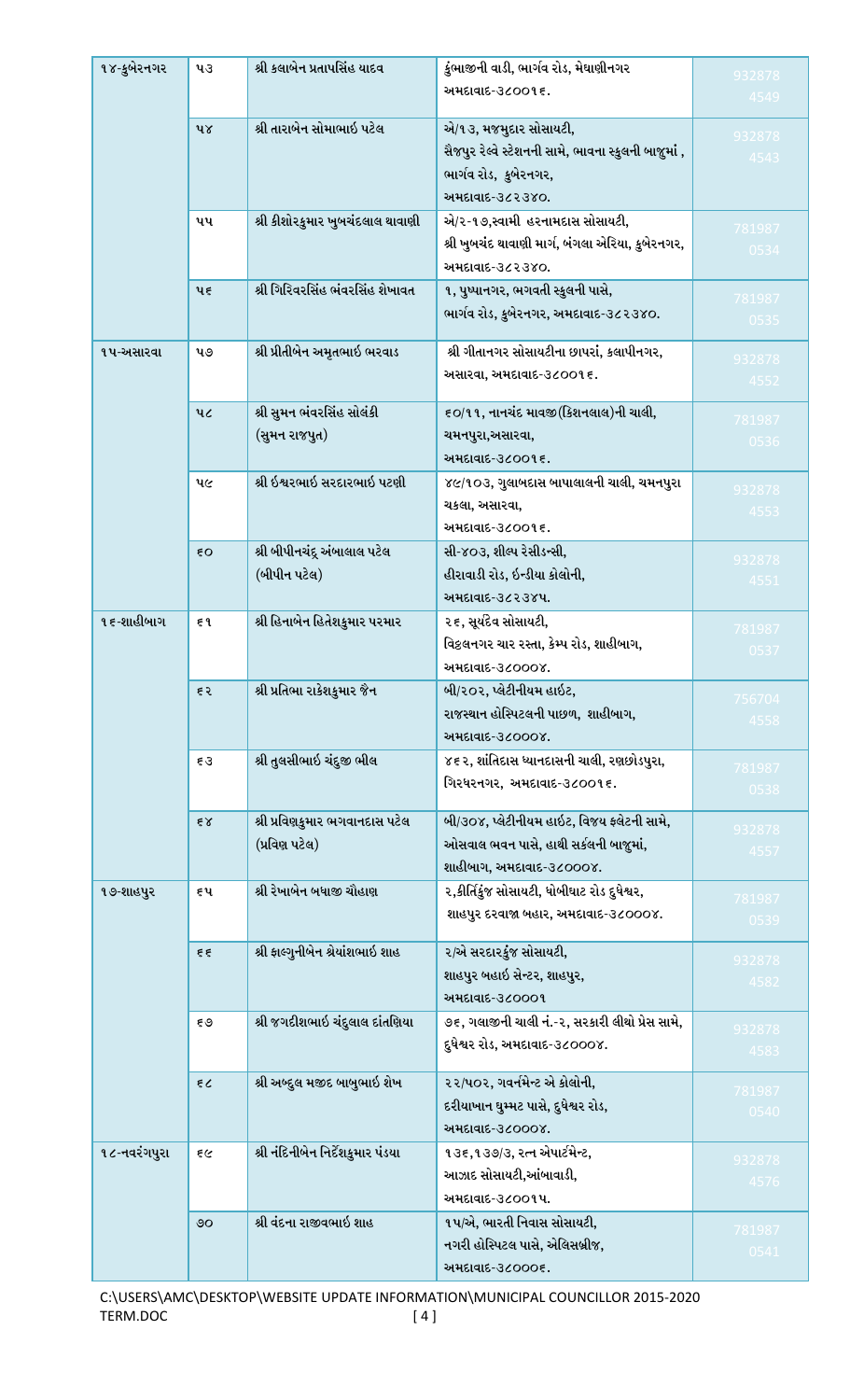|               | ৩૧             | શ્રી કશ્યપ બંસીલાલ પટેલ               | "શ્રી ઉત્કંઠેશ્વર", નહેરૂનગર સર્કલ પાસે, આંબાવાડી,                                  | 932878 |
|---------------|----------------|---------------------------------------|-------------------------------------------------------------------------------------|--------|
|               |                |                                       | અમદાવાદ-૩૮૦૦૧૫.                                                                     | 4578   |
|               |                |                                       |                                                                                     |        |
|               | ७२             | શ્રી રાજેન્દ્રસિંહ વજેસિંહ સોલંકી     | ૩૦૪, શ્રી વિજય ફ્લેટ,વિજય ચાર રસ્તા પાસે,                                           | 932878 |
|               |                |                                       | નવરંગપુરા, અમદાવાદ-૩૮૦૦૦૯.                                                          | 4580   |
| ૧૯-બોડકદેવ    | 93             | શ્રી દિપ્તીબેન જીતેન્દ્રભાઇ અમરકોટિયા | બી-૩૦૪, સત્કાર એપાર્ટમેન્ટ, જજીસ બંગલા રોડ,                                         | 781987 |
|               |                |                                       | સમભાવ પ્રેસની બાજુમાં, બોડકદેવ,                                                     | 0542   |
|               |                |                                       | અમદાવાદ-૩૮૦૦૧૫.                                                                     |        |
|               | 98             | શ્રી વાસંતીબેન નરેન્દ્રભાઇ પટેલ       | પ, ભા-વાળો વાસ, આંબલી ગામ,તા.દસક્રોઇ                                                |        |
|               |                |                                       | જી. અમદાવાદ-૩૮૦૦૫૮.                                                                 | 781987 |
|               |                |                                       |                                                                                     | 0543   |
|               | ૭૫             | શ્રી કાંતીભાઇ અરજણભાઇ પટેલ            | એ/૬, બાલાજી પાર્ક, નહેરૂપાર્ક, વસ્ત્રાપુર,                                          | 932878 |
|               |                |                                       | અમદાવાદ-૩૮૦૦૧૫.                                                                     | 4568   |
|               |                |                                       |                                                                                     |        |
|               | 95             | શ્રી દેવાંગ જીતેન્દૂભાઇ દાણી          | બી-૨૦૧, સંશ્રાર્ય ટાવર,                                                             | 781987 |
|               |                |                                       | કલ્યાણ પુષ્ટિ હવેલીની બાજુમાં,વસ્ત્રાપુર,                                           | 0544   |
|               |                |                                       | અમદાવાદ-૩૮૦૦૫૪.                                                                     |        |
| ૨૦-જોધપુર     | ೨೨             | શ્રી મીનાક્ષીબેન દશરથભાઇ પટેલ         | ૪૫,સહજાનંદ પેલેસ, સિંધુ ભવન માર્ગ, અરમાન                                            | 932878 |
|               |                |                                       | બંગલોઝની બાજુમાં, થલતેજ,અમદાવાદ-૩૮૦૦૫૯.                                             | 4573   |
|               |                |                                       |                                                                                     |        |
|               | 9 <sub>6</sub> | શ્રી હેમાબેન જયપ્રકાશભાઇ આચાર્ય       | ૧૬, દેવાંશી એપાર્ટમેન્ટ,શ્રધ્ધા સ્કૂલની પાછળ,                                       | 781987 |
|               |                |                                       | ઔડા ગાર્ડન પાસે, જોધપુર ગામ રોડ,                                                    | 0545   |
|               |                |                                       | સેટેલાઇટ, અમદાવાદ-૩૮૦૦૧૫                                                            |        |
|               | ৩৫             | શ્રી ભાગ્યેશભાઇ રજનીભાઇ પટેલ          | ૧૪, ઉમિયા વિજય સોસાયટી,                                                             | 781987 |
|               |                |                                       | વીમાનગરની સામે, સેટેલાઇટ રોડ,                                                       | 0546   |
|               |                |                                       | અમદાવાદ-૩૮૦૦૧૫.                                                                     |        |
|               | $\mathcal{L}$  | શ્રી રશ્મીકાંત નટવરલાલ શાહ            | એ-૧/૧૧૦, નંદન એપાર્ટમેન્ટ,                                                          | 932878 |
|               |                | (રશ્મી શાહ)                           | રવિ રશ્મિ સોસા. પાછળ, રામદેવનગર,                                                    | 4575   |
|               |                |                                       | સેટેલાઇટ રોડ, અમદાવાદ-૩૮૦૦૧પ.                                                       |        |
| ૨૧-દરીયાપુર   | 2 <sup>1</sup> | શ્રી મોનાબેન ભૂપેશભાઇ પ્રજાપતિ        | ૨૭૦૩, વસ્તા ઘેલજીની પોળ, હલીમની ખડકી પાસે,                                          | 781987 |
|               |                |                                       | શાહપુર, અમદાવાદ-૩૮૦૦૦૧.                                                             | 0547   |
|               |                |                                       |                                                                                     |        |
|               | ८२             | શ્રી જયશ્રીબેન વિનુભાઇ શાહ            | ૪૦૨, વાસુપુજ્ય ફ્લેટ વિ-૨,                                                          | 781987 |
|               |                |                                       | પ્રિતમનગર અખાડા પાસે, સાધના હાઇસ્કૂલની સામે,<br>પ્રિત્તમનગર, પાલડી, અમદાવાદ-૩૮૦૦૦૬. | 0548   |
|               | 63             | શ્રી સુરેન્દ્ર કાંતીલાલ બક્ષી         | ડી/૫૦૩, ઇન્દૂપ્રસ્થ ટાવર, ડ્રાઇવ-ઇન રોડ,                                            |        |
|               |                | (સુરેન્દ્ર બક્ષી)                     | ગુરૂકુળ પાસે, પો. મેમનગર, અમદાવાદ-૩૮૦૦પ૨                                            | 932742 |
|               |                |                                       |                                                                                     | 6006   |
|               | $\alpha$       | શ્રી હસનખાન સમશેરખાન પઠાણ             | ૧૦૧૮-"કસ્રેમીર", ટીંબા પોળ, પાંચપટ્ટી,                                              | 932878 |
|               |                | (હસનલાલા)                             | ચારવાટ રોડ, દરિયાપુર, અમદાવાદ-૩૮૦૦૦૧.                                               | 4587   |
|               |                |                                       |                                                                                     |        |
| २२-           | ૮૫             | શ્રી પદમાબેન સંજયકુમાર બ્રહ્મભટ્ટ     | એ/૨, માધવ એપાર્ટમેન્ટ, પ્રતીક સોસાયટીના નાકે,                                       | 781987 |
| ઇન્ડીયાકોલોની |                |                                       | રામજી મંદિરનો ખાંચો,ઇન્ડિયા કોલોની,<br>અમદાવાદ-૩૮૨૩૫૦.                              | 0549   |
|               | 25             | શ્રી મનિષાબેન અલ્પેશકુમાર પટેલ        | એ/૧૩, પાયસ ફ્લેટ, નવરોજી હોલની પાછળ,                                                |        |
|               |                |                                       | ડફનાળા રોડ, શાહીબાગ, અમદાવાદ-૩૮૦૦૦૪.                                                | 781987 |
|               |                |                                       |                                                                                     | 0550   |
|               | ८७             | શ્રી યશવંતકુમાર રમણલાલ યોગી           | ૧૪/૧૯૧, મ્યુ.લેબર ક્વાટર્સ,                                                         | 781987 |
|               |                | (યોગીભાઇ)                             | વિજય મીલ ફાયર સ્ટેશન પાછળ,                                                          | 0551   |
|               |                |                                       | નરોડા રોડ, અમદાવાદ-૩૮૨૩૪૫.                                                          |        |
|               | $\mathcal{C}$  | શ્રી દિનેશભાઇ શ્રીદયાલ શર્મા          | ૩૦, જ્યોતિદર્શન સોસાયટી,                                                            | 932878 |
|               |                | (દિનેશ શમાં)                          | પૂજા હોસ્પિટલ પાસે, મેઘાણીનગર,                                                      | 4590   |
|               |                |                                       | અમદાવાદ-૩૮૦૦૧૬.                                                                     |        |
| $53 -$        | ८૯             | શ્રી અરૂણાબેન સતીષકુમાર શાહ           | એ/૨૫/૨૯૧, કૃષ્ણનગર હાઉસીંગ કોલોની,                                                  | 932742 |
| ઠક્કરબાપાનગર  |                |                                       | સીનેપ્રાઇડ પાસે, કૃષ્ણનગર, સૈજપુર બોઘા,                                             | 6076   |
|               |                |                                       | અમદાવાદ-૩૮૨૩૪૫.                                                                     |        |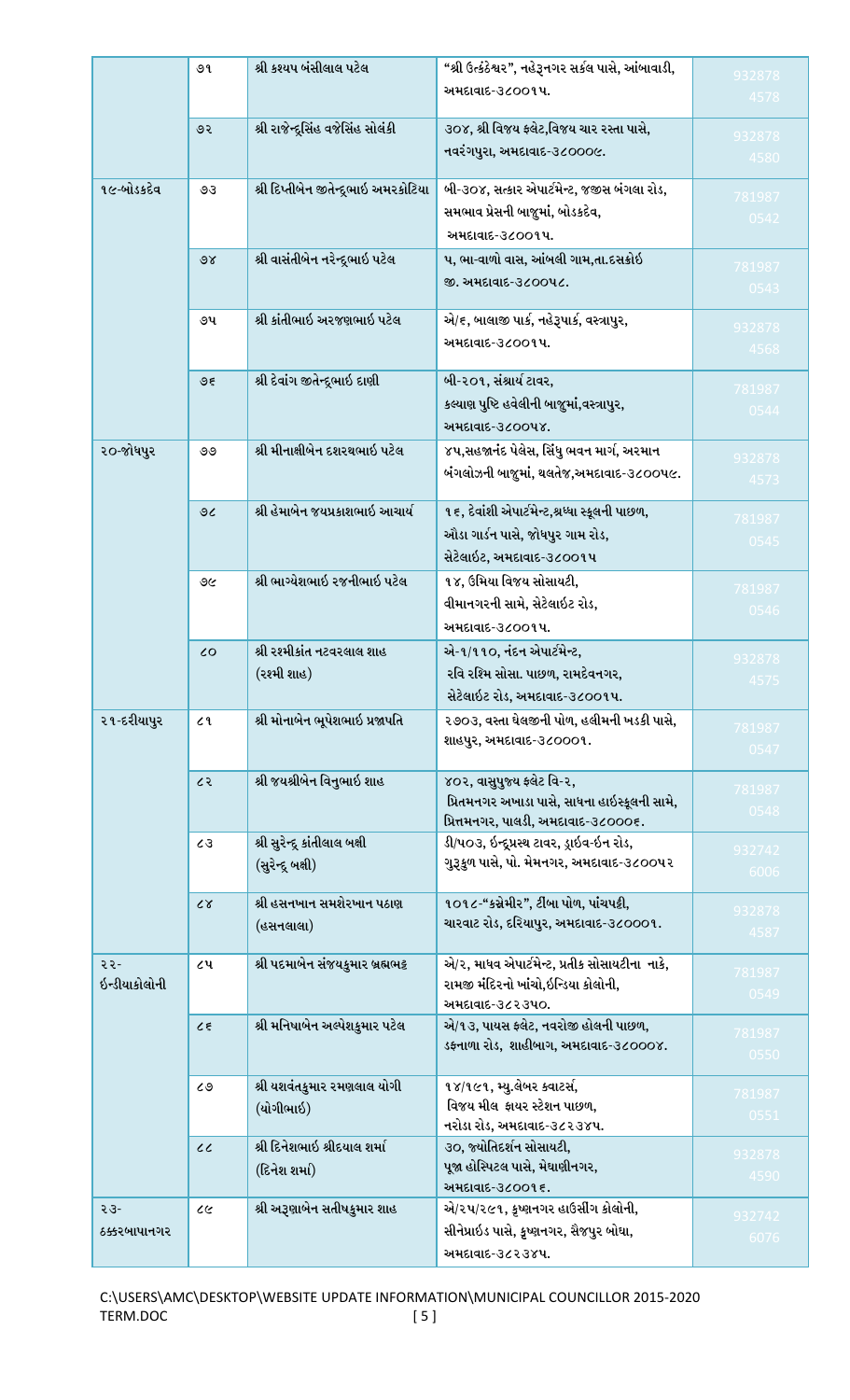|             | $\infty$   | શ્રી બિંદુ કૌન્તેય પટેલ            | સી/૨૫,વિશ્વકેતુ ટેનામેન્ટ, વિક્રમપાર્કની અંદર,                         | 781987         |
|-------------|------------|------------------------------------|------------------------------------------------------------------------|----------------|
|             |            | (બિંદુ કાકડીયા)                    | બજરંગ આશ્રમ સામે, ઠકકરબાપાનગર,                                         | 0552           |
|             |            |                                    | અમદાવાદ-૩૮૨૩૫૦.                                                        |                |
|             | ૯૧         | શ્રી અજયસીંગ બાલીસ્ટરસીંગ          | સી-૧૧૭, વિક્રમ આદિત્ય સોસાયટી,                                         | 932878         |
|             |            | ભદોરીયા                            | બજરંગ આશ્રમ સામે, ઠક્કરબાપાનગર,                                        | 4599           |
|             |            |                                    | અમદાવાદ-૩૮૨૩૫૦.                                                        |                |
|             | ૯૨         | શ્રી દિક્ષિતકુમાર રણછોડભાઇ પટેલ    | એચ/૮, ઉમિયા એપાર્ટમેન્ટ વિ.૨,                                          | 781987         |
|             |            |                                    | કંકેશ્વરી પાર્કની અંદર, સરદાર ચોક,                                     | 0553           |
|             |            |                                    | કૃષ્ણનગર, અમદાવાદ-૩૮૨૩૪૫.                                              |                |
| ૨૪-નિકોલ    | ८३         | શ્રી યોગીનીબેન નરેશભાઇ પ્રજાપતિ    | એ-૧, અક્ષરદીપ ટેનામેન્ટ,પુજા બંગ્લોઝની બાજુમાં,                        |                |
|             |            |                                    | મનમોહનપાર્ક સામે, ઓઢવ-નિકોલ રોડ,                                       | 781987<br>0508 |
|             |            |                                    | અમદાવાદ.-૩૮૨૪૧૫.                                                       |                |
|             | 68         | શ્રી હીરાબેન મગનભાઇ પટેલ           | ૧૪, વૈકુઠ બંગ્લોઝ, રસપાન ચોકડી,                                        |                |
|             |            |                                    | ન્યુ ઇન્ડિયા કોલોની રોડ, નિકોલ,                                        | 932878         |
|             |            |                                    | અમદાવાદ-૩૮૨૩૫૦.                                                        | 4600           |
|             | ૯૫         | શ્રી ગૌતમભાઇ લાલજીભાઇ કથીરીયા      | એ-૧૯, યોગેશ્વર પાર્ક, જીવન ટ્વીન બંગ્લોઝની                             |                |
|             |            |                                    | બાજુમાં નિકોલ ગામ રોડ, નિકોલ,                                          | 932878         |
|             |            |                                    | અમદાવાદ-૩૮૨૩૫૦.                                                        | 4592           |
|             | $\epsilon$ | શ્રી બળદેવભાઇ કાનદાસ પટેલ          | ૧, જલતરંગપાર્ક, શિવાજી ચોક પાસે,                                       |                |
|             |            |                                    | નવા નરોડા, અમદાવાદ-૩૮૨૩૪૫.                                             | 781987         |
|             |            |                                    |                                                                        | 0554           |
| ૨૫-વિરાટનગર | ୧୬         | શ્રી ગીતાબેન કિર્તિકુમાર પટેલ      | નં.૨, હરભોળે ડુપ્લેક્ષ રો હાઉસ,                                        | 781987         |
|             |            |                                    | મુક્તિધામ એસ્ટેટ પાછળ, નિકોલ ગામ રોડ, નિકોલ,                           | 0556           |
|             |            |                                    | અમદાવાદ-૩૮૨૩૫૦.                                                        |                |
|             | $\infty$   | શ્રી ચંદ્રાવતી વિનાયકકુમાર ચૌહાણ   | ડી-૩૦, રઘુવીર ટેનામેન્ટ,વરીયા પ્રજાપતિની વાડીની                        | 932878         |
|             |            |                                    | બાજુમાં, રાજેન્દ્ર પાર્ક રોડ, ઓઢવ,                                     | 4648           |
|             |            |                                    | અમદાવાદ-૩૮૨૪૧૫.                                                        |                |
|             | ૯૯         | શ્રી રણજીતસીંહ કરશનભાઇ બારડ        | ૨૦/૮૨,વિષ્ણુ કોલોની ( ચંદૂકલા કો.ઓ.હા. સોસા.),                         |                |
|             |            |                                    | સ્વામીનારાયણ મંદિર સામે, વિરાટનગર રોડ,                                 | 781987<br>0557 |
|             |            |                                    | પો.ઠક્કરબાપાનગર, અમદાવાદ-૩૮૨૩૫૦.                                       |                |
|             | 100        | શ્રી મીનાબેન સંદિપભાઇ પંચાલ        | ४/१४३, पुरुषोत्तमनगर,                                                  | 781987         |
|             |            |                                    | સ્વામીનારાયણ મંદિરની સામે, વિરાટનગર,                                   | 0558           |
|             |            |                                    | અમદાવાદ-૩૮૨૩૫૦.                                                        |                |
| ૨૬-બાપુનગર  | १o१        | શ્રી મધુકાંતાબેન મહેન્દ્રભાઇ લેઉવા | ૫૫૯/૩૪૮૧, ગુજરાત હાઉસીંગ બોર્ડ,                                        | 781987         |
|             |            |                                    | નવા બાપુનગર,                                                           | 0559           |
|             | १०२        | શ્રી નીલાબેન દિનેશભાઇ બારોટ        | અમદાવાદ-૩૮૦૦૨૪.                                                        |                |
|             |            |                                    | ૭૩૧/૪૮૬૧, ગુજરાત હાઉસીંગ બોર્ડ,<br>શ્રીજી વિદ્યાલયની બાજુમાં, બાપુનગર, | 781987         |
|             |            |                                    | અમદાવાદ-૩૮૦૦૨૪.                                                        | 0560           |
|             | 103        | શ્રી અશ્વિનભાઇ બાબુભાઇ પેથાણી      | ૧૨૧, મયુરપાર્ક,                                                        | 932878         |
|             |            |                                    | કૃષ્ણ વિદ્યાલયની પાછળ, બાપુનગર,                                        | 4608           |
|             |            |                                    | અમદાવાદ-૩૮૦૦૨૪.                                                        |                |
|             | 10X        | શ્રી જયંતીભાઇ દેવશીભાઇ પટેલ        | બી-૪૫, માતૃશક્તિ સોસાયટી,                                              |                |
|             |            | (જે.ડી. પટેલ)                      | ઇન્ડીયા કોલોની રોડ, બાપુનગર,                                           | 781987<br>0561 |
|             |            |                                    | અમદાવાદ-૩૮૦૦૨૪.                                                        |                |
| ૨૭-સરસપુર   | ૧oપ        | શ્રી શાંતાબેન શાંતિલાલ પંચાલ       | ૧૦૩૮, દેસાઇની પોળ સામે,                                                | 781987         |
| રખિયાલ      |            |                                    | લુહાર શેરીના નાકે, સરસપુર,                                             | 0562           |
|             |            | શ્રી ગીતાબેન અશોકજી ઠાકોર          | અમદાવાદ-૩૮૦૦૧૮.                                                        |                |
|             | 105        |                                    | ૩૫, ચંદ્રલોક સોસાયટી,<br>રામીની ચાલીની સામે, રખિયાલ,                   | 781987         |
|             |            |                                    | અમદાવાદ-૩૮૦૦૨૧.                                                        | 0563           |
|             | 9O9        | શ્રી કીરીટકુમાર જીવણલાલ પરમાર      | ૯૨, વિરાભગતની ચાલી,                                                    |                |
|             |            |                                    | ભીડભંજન હનુમાન પાછળ, બાપુનગર,                                          | 781987<br>0564 |
|             |            |                                    | અમદાવાદ.૩૮૦૦૨૪.                                                        |                |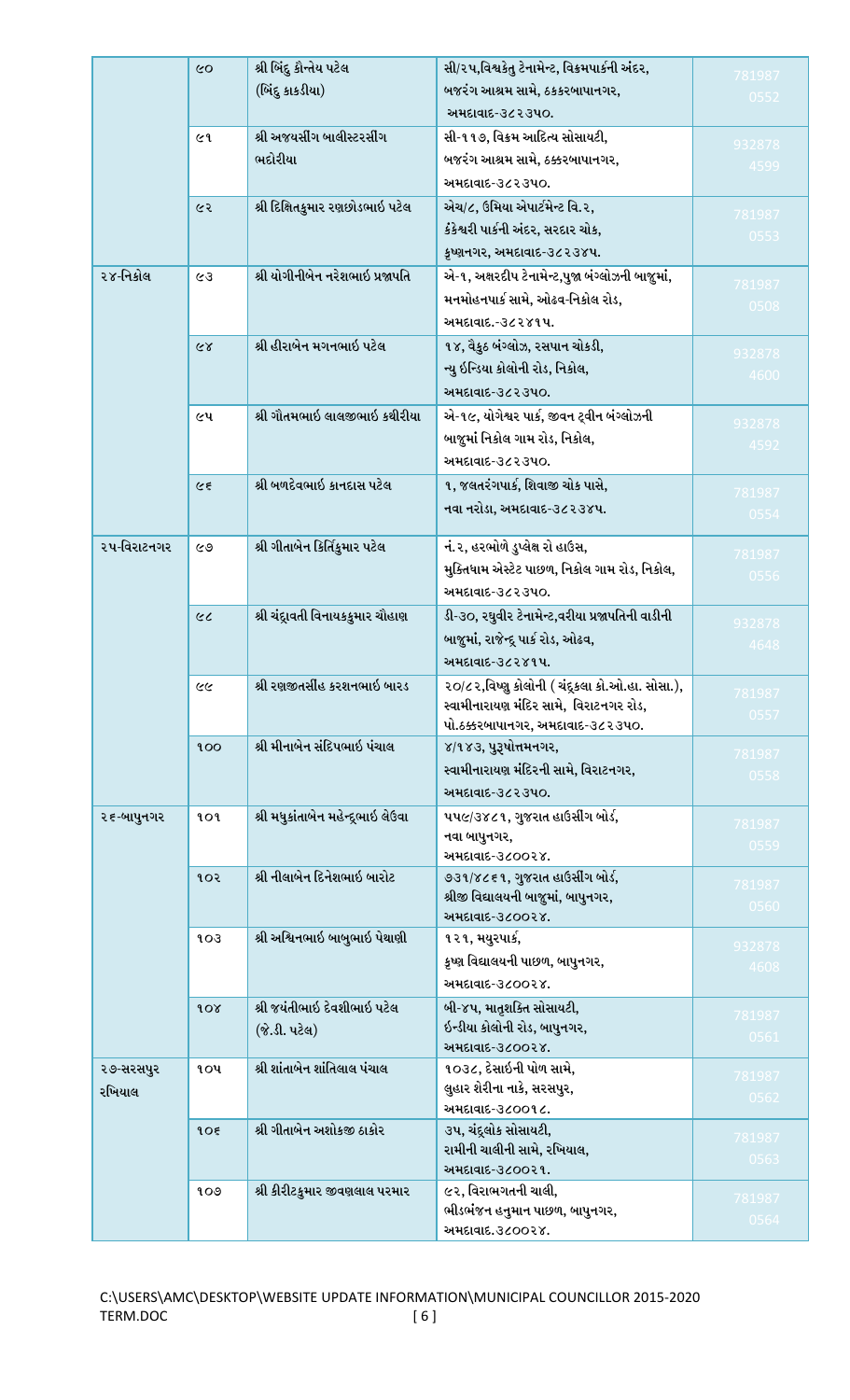|            | 30f        | શ્રી તૌફીકખાન બાસીતખાન પઠાણ       | " મહેરે નિશાત" એ/૨૪-૨૫,<br>અજીત રેસીડેન્સી, અજીત મીલ કંપાઉન્ડ, રખિયાલ | 932878 |
|------------|------------|-----------------------------------|-----------------------------------------------------------------------|--------|
|            |            |                                   | અમદાવાદ-૩૮૦૦૨૩                                                        | 4643   |
| ૨૮-ખાડીયા  | 20f        | શ્રી જયશ્રીબેન કૌશીકભાઇ પંડયા     | ૧૦૩૭, જીવણપોળ, સાંકડીશેરી,                                            | 781987 |
|            |            |                                   | ગામડીવાલા બિલ્ડીંગની બાજુમાં, ખાડીયા,                                 | 0565   |
|            |            |                                   | અમદાવાદ-૩૮૦૦૦૧.                                                       |        |
|            | 990        | શ્રી ભાવનાબેન હરીશભાઇ નાયક        | ૨૨૧૦, ઝવેરશાહનું ડહેલુ, તરગાળાવાડ,                                    | 932742 |
|            |            | (એડવોકેટ)                         | કાલુપુર, અમદાવાદ-૩૮૦૦૦૧.                                              | 6004   |
|            |            |                                   |                                                                       |        |
|            | १११        | શ્રી કૃષ્ણવદન સોમનાથભાઇ બ્રહમભટ્ટ | ૧૨૪૦, રાજા મહેતાની પોળ, કાલુપુર,                                      | 932878 |
|            |            | (કોકાભાઇ)                         | અમદાવાદ-૩૮૦૦૦૧.                                                       | 4613   |
|            | ११२        | શ્રી મયુરભાઇ નટવરલાલ દવે          | ૧૪-૧પ, ગોકુલકુંજ એપાર્ટમેન્ટ,                                         | 932878 |
|            |            | (મયુર દવે)                        | ગોટીની શેરી,બાલા હનુમાન રોડ, ખાડિયા,                                  | 4634   |
|            |            |                                   | અમદાવાદ-૩૮૦૦૦૧.                                                       |        |
| ૨૯-જમાલપુર | ११३        | શ્રી અઝરા કાદરી                   | ૧૭૯૨," અમીન મંઝિલ" સૈયદવાડ, રાયખડ,                                    |        |
|            |            |                                   | અમદાવાદ-૩૮૦૦૦૧.                                                       | 781987 |
|            |            |                                   |                                                                       | 0566   |
|            | 998        | શ્રી રજીયા સૈયદ                   | ઘર નં.૩૦૨૮,સુબાખાનની ચાલી,                                            | 781987 |
|            |            |                                   | ખાંડની શેરી સામે, મામા ભાણજાની દરગાહ પાસે,                            | 0567   |
|            |            |                                   | ૫ગથીયા, જમાલપુર, અમદાવાદ-૩૮૦૦૦૧.                                      |        |
|            | <b>૧૧૫</b> | શ્રી ઇમરાન ખેડાવાલા               | ૩૦૩૬/૧, ખાંડની શેરી, જમાલપુર,                                         | 781987 |
|            |            |                                   | અમદાવાદ-૩૮૦૦૦૧.                                                       | 0568   |
|            | 995        | શ્રી શાહનવાઝ શેખ                  | ૧૫૧૨-૧૨, શાહ મોહંમદનુ ડહેલુ,                                          |        |
|            |            |                                   | પથ્થરકુવા પોલીસ ચોકીની પાછળ,                                          | 781987 |
|            |            |                                   | સલાપસ રોડ પાસે, રીલીફ રોડ,                                            | 0569   |
|            |            |                                   | અમદાવાદ-૩૮૦૦૦૧.                                                       |        |
| ૩૦-પાલડી   | ११७        | શ્રી કપિલાબેન તુલશીભાઇ ડાભી       | બી/૨, ગીતા એપાર્ટમેન્ટસ,                                              | 781987 |
|            |            |                                   | હિરાબાગ રેલ્વે ક્રોસિંગ પાસે, આંબાવાડી,                               | 0570   |
|            |            |                                   | અમદાવાદ.3૮૦૦૦૬.                                                       |        |
|            | 996        | શ્રી બિજલબેન રૂપેશભાઇ પટેલ        | ૩૯૯, પટેલ વાસ, સરકારી ચોરા પાસે,                                      | 932742 |
|            |            |                                   | પાલડી ગામ, અમદાવાદ-૩૮૦૦૦૭.                                            | 6019   |
|            | ११૯        | શ્રી આશિષ ધીરૂભાઇ શાહ             | ઓ-૪૦૨, ચંદનબાલા એપાર્ટમેન્ટ,                                          |        |
|            |            |                                   | સુવિધા શોપીંગ સેન્ટરની સામે, પાલડી,                                   | 781987 |
|            |            |                                   | અમદાવાદ-૩૮૦૦૦૭.                                                       | 0571   |
|            |            |                                   | બંગલા નં.૮/એ, સમસ્ત બ્રહ્મક્ષત્રિય સોસાયટી,                           |        |
|            | १२०        | ડો. સુજય જ્યોતિન્દૂભાઇ મહેતા      |                                                                       | 781987 |
|            |            |                                   | નારાયણનગર રોડ, શાંતિવન, પાલડી,                                        | 0572   |
|            |            |                                   | અમદાવાદ-૩૮૦૦૦૭.                                                       |        |
| ૩૧-વાસણા   | १२१        | શ્રી જયશ્રીબેન અમરીશભાઇ જાગરીયા   | ૨૩, સોરાઇનગર,ગલી નં.૧, વાસણા,                                         | 781987 |
|            |            |                                   | અમદાવાદ-૩૮૦૦૦૭.                                                       | 0573   |
|            | १२२        | શ્રી સ્નેહાકુમારી વિજયરાજસિંહ     | ઇ-૧, નીલહર્ષ એપાર્ટમેન્ટ,                                             |        |
|            |            | પરમાર                             | સ્વામિનારાયણ એવન્યુની બાજુમાં,                                        | 781987 |
|            |            |                                   | જવાહરનગર બસ સ્ટેન્ડ પાસે, વાસણા,                                      | 0574   |
|            |            |                                   | અમદાવાદ-૩૮૦૦૦૭.                                                       |        |
|            | 933        | શ્રી અમીતભાઇ પોપટલાલ શાહ          | ૧૨, દાદા રોકડનાથ સોસાયટી,                                             |        |
|            |            |                                   | નારાયણનગર છેલ્લા બસ સ્ટેન્ડ પાછળ,                                     | 982560 |
|            |            |                                   | પાલડી, અમદાવાદ-૩૮૦૦૦૭.                                                | 0596   |
|            | १२४        | શ્રી આશિષભાઇ હર્ષદભાઇ પટેલ        | ૧૦૭-૧૦૮, પટેલ વાસ, વાસણા ગામ,                                         |        |
|            |            |                                   | વાસણા, અમદાવાદ-૩૮૦૦૦૭.                                                | 932878 |
|            |            |                                   |                                                                       | 4623   |
| ૩૨-વેજલપુર | ૧૨૫        | શ્રી ઇલાબેન જીણાભાઇ પટેલ          | ૩૨, આતેશ સોસાયટી, વસ્ત્રાપુર સ્ટેશન રોડ,                              | 932878 |
|            |            |                                   | વેજલપુર, અમદાવાદ-૩૮૦૦૫૧.                                              | 4624   |
|            |            |                                   |                                                                       |        |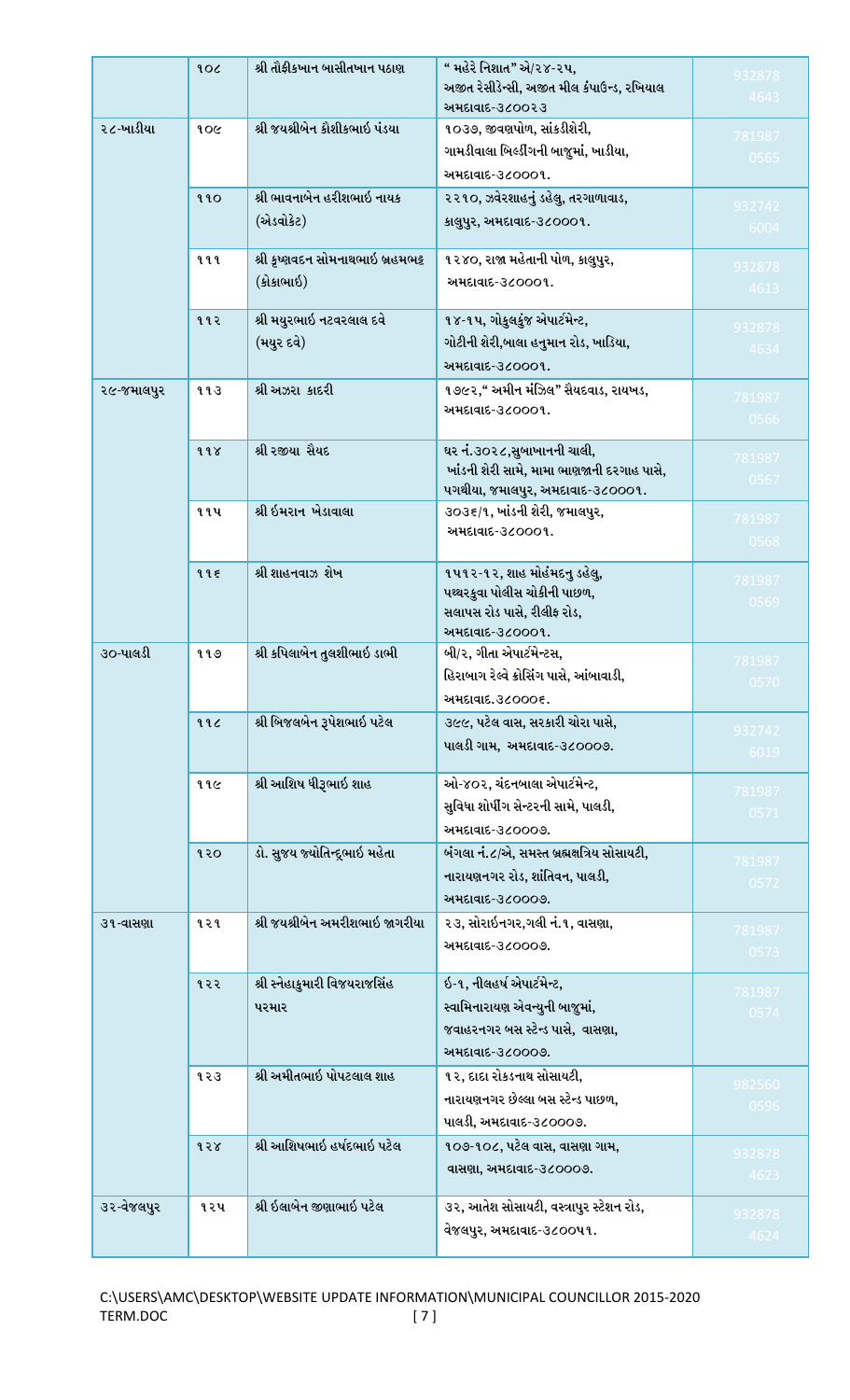|               |     |                                    | ટી.વી.૯ હાઉસની ગલીમાં, જીવરાજપાર્ક,                                                 | 0575   |
|---------------|-----|------------------------------------|-------------------------------------------------------------------------------------|--------|
|               |     |                                    | વેજલપુર, અમદાવાદ-૩૮૦૦૫૧.                                                            |        |
|               | ૧૨૭ | શ્રી રાજેશભાઇ પ્રહલાદભાઇ ઠાકોર     | ૫૯૮/૧, મોટો વાસ, વેજલપુર,                                                           | 781987 |
|               |     | (રાજુ મુખી)                        | અમદાવાદ-૩૮૦૦૫૧.                                                                     | 0576   |
|               | १२८ | શ્રી દિલીપભાઇ ડાહયાભાઇ બગરીયા      | ૮-એ, નૈમેષ સોસાયટી,                                                                 | 932878 |
|               |     | (દિલીપભાઇ બગરીયા)                  | જલતરંગ સોસાયટી પાસે, વેજલપુર,                                                       | 4626   |
|               |     |                                    | અમદાવાદ-૩૮૦૦૫૧.                                                                     |        |
| ૩૩-સરખેજ      | १२૯ | શ્રી જેઠીબેન છગનભાઇ ડાંગર          | સંતોષીનગર, સરખેજ-ધોળકા રોડ,                                                         | 781987 |
|               |     |                                    | ભારતી આશ્રમ પાસે, સરખેજ,                                                            | 0577   |
|               |     |                                    | અમદાવાદ-૩૮૨૨૧૦.                                                                     |        |
|               | 930 | શ્રી નફીશાબાનું ઇસ્લામુદીન અન્સારી | મકાન નં.૨૭૫,નહેરૂનગર પ્રાથમિક શાળા સામે,                                            |        |
|               |     |                                    | મકરબા, સરખેજ,                                                                       | 781987 |
|               |     |                                    | અમદાવાદ-૩૮૨૨૧૦.                                                                     | 0578   |
|               | 939 | શ્રી અરવિંદભાઇ નારણભાઇ પરમાર       | સી-૨૬, સિધ્ધી કો.ઓ.હા.સો.લી.                                                        | 781987 |
|               |     |                                    | વેજનાથ મહાદેવ પાસે, વેજલપુર,                                                        | 0579   |
|               |     |                                    | અમદાવાદ-૩૮૦૦૫૧                                                                      |        |
|               | १३२ | શ્રી જયેશ મહેન્દ્દભાઇ ત્રિવેદી     | કે-૨૦૬, શ્રીનંદનગર વિભાગ-૨, વેજલપુર,                                                | 781987 |
|               |     |                                    | અમદાવાદ-૩૮૦૦૫૧.                                                                     | 0580   |
|               |     |                                    |                                                                                     |        |
| ૩૪-મક્તમપુરા  | 933 | શ્રી સુહાના અહેમદભાઇ મનસુરી        | ૧૬, અલીફ કોમ્પલેક્ષ,                                                                | 781987 |
|               |     |                                    | ઝર્ફ ડેરીની બાજુમાં, મક્તમપુરા,                                                     | 0581   |
|               |     | શ્રી રોશનબેન સફીમહંમદ વોરા         | અમદાવાદ-૩૮૦૦૫૫.                                                                     |        |
|               | 938 |                                    | બી-૩૬, રહેનુમાં સોસાયટી, એફ.ડી.સ્કુલ પાસે,<br>મક્તમપુરા, અમદાવાદ-૩૮૦૦૫૫.            | 932878 |
|               |     |                                    |                                                                                     | 4570   |
|               | ૧૩૫ | શ્રી સમીરખાન વજીરખાન પઠાણ          | "ઓવેશ વિલા",૨૫૧, જાવેદપાર્ક,                                                        |        |
|               |     |                                    | પ્રાચીના સોસાયટી સામે,ગ્યાસપુર, સરખેજ રોડ,                                          | 932878 |
|               |     |                                    | અમદાવાદ-૩૮૦૦૫૫.                                                                     | 4571   |
|               | 935 | શ્રી હાજી અસરારબેગ શકુરભાઇ         | ૧,અલ કમર સોસાયટી,                                                                   | 932878 |
|               |     | મીરજા                              | રોયલ અકબર ટાવરની પાછળ, જુહાપુરા,                                                    | 4572   |
|               |     |                                    | મક્તમપુરા, અમદાવાદ-૩૮૦૦૫૫.                                                          |        |
| ૩૫-બહેરામપુરા | 939 | શ્રી કમળાબેન કાંતિભાઇ ચાવડા        | ૧-૨, રવિ ઉદય સોસાયટી, સંસ્કૃત એપાર્ટમેન્ટની<br>બાજૂમાં, બહેરામપુરા પોલીસ ચોકી પાસે, | 932878 |
|               |     |                                    | બહેરામપુરા, અમદાવાદ-૩૮૦૦૨૨.                                                         | 4627   |
|               | 932 | શ્રી જરીનાબીબી મોહંમદ અસલમ શેખ     | એ-૨૬૦,ન્યુ ફૈસલનગર, બી.આર.ટી.એસ.વર્કશોપ                                             |        |
|               |     | (જરીના રંગરેજ)                     | પાછળ, ચંડોળા , દાણીલીમડા,                                                           | 781987 |
|               |     |                                    | અમદાવાદ-૩૮૦૦૨૮.                                                                     | 0582   |
|               | १३૯ | શ્રી બદરૂદીન ગુલામમોહીયુદીન શેખ    | "મુન્શી કોટેજ", શાલીમાર સિનેમા સામે,                                                | 932704 |
|               |     | (બદરૂદીન શેખ)                      | શાહઆાલમ, અમદાવાદ-૩૮૦૦૨૮.                                                            | 0162   |
|               |     |                                    |                                                                                     |        |
|               | 180 |                                    | મ્યુ. કાઉન્સીલર શ્રી યુસુફ પીરમોહંમદ અજમેરીનું અવસાન થવાથી હાલમાં જગા ખાલી          |        |
| ૩૬-દાણીલીમડા  | १४१ | શ્રી રમીલાબેન સુરેશભાઇ પરમાર       | ૨૩, રાજેન્દ્રપાર્ક સોસાયટી,                                                         |        |
|               |     |                                    | આનંદ વિહારની સામે, દાણીલીમડા,                                                       | 781987 |
|               |     |                                    | અમદાવાદ-૩૮૦૦૨૮.                                                                     | 0583   |
|               | १४२ | શ્રી જમનાબેન સુરેશભાઇ વેગડા        | ૩૩, બાવન કો.ઓ.હા.સોસાયટી,                                                           | 781987 |
|               |     |                                    | જૂના ઢોર બજાર ચાર રસ્તા , કાંકરિયા,                                                 | 0584   |
|               |     |                                    | અમદાવાદ-૩૮૦૦૨૮.                                                                     |        |
|               | 983 | શ્રી શહેઝાદખાન નાસીરખાન પઠાણ       | ૨૮/૧/૧૧,"મીના મંઝીલ" એવન બેકરી                                                      | 932878 |
|               |     | (સન્ની બાબા)                       | પાછળ,શાલીમાર સિનેમા પાસે,શાહઆલમ રોડ,                                                | 4677   |
|               |     |                                    | અમદાવાદ-૩૮૦૦૨૮.                                                                     |        |
|               | 988 | શ્રી રહીમભાઇ દાદુભાઇ સુમરા         | બ્લોક નં.૨૨/૫૦૭, પરીક્ષીતલાલ નગર,<br>બહેરામપુરા, અમદાવાદ-૩૮૦૦૨૨.                    | 781987 |
|               |     | (મુન્નાભાઇ સુમરા)                  |                                                                                     | 0585   |
|               |     |                                    |                                                                                     |        |

૧૨૬ **| શ્રી પન્નાબેન સંતુભાઇ રાવ | જે**-૧૨, શિવનગર ફ્લેટ, રવિનગર સ્કુલ રોડ,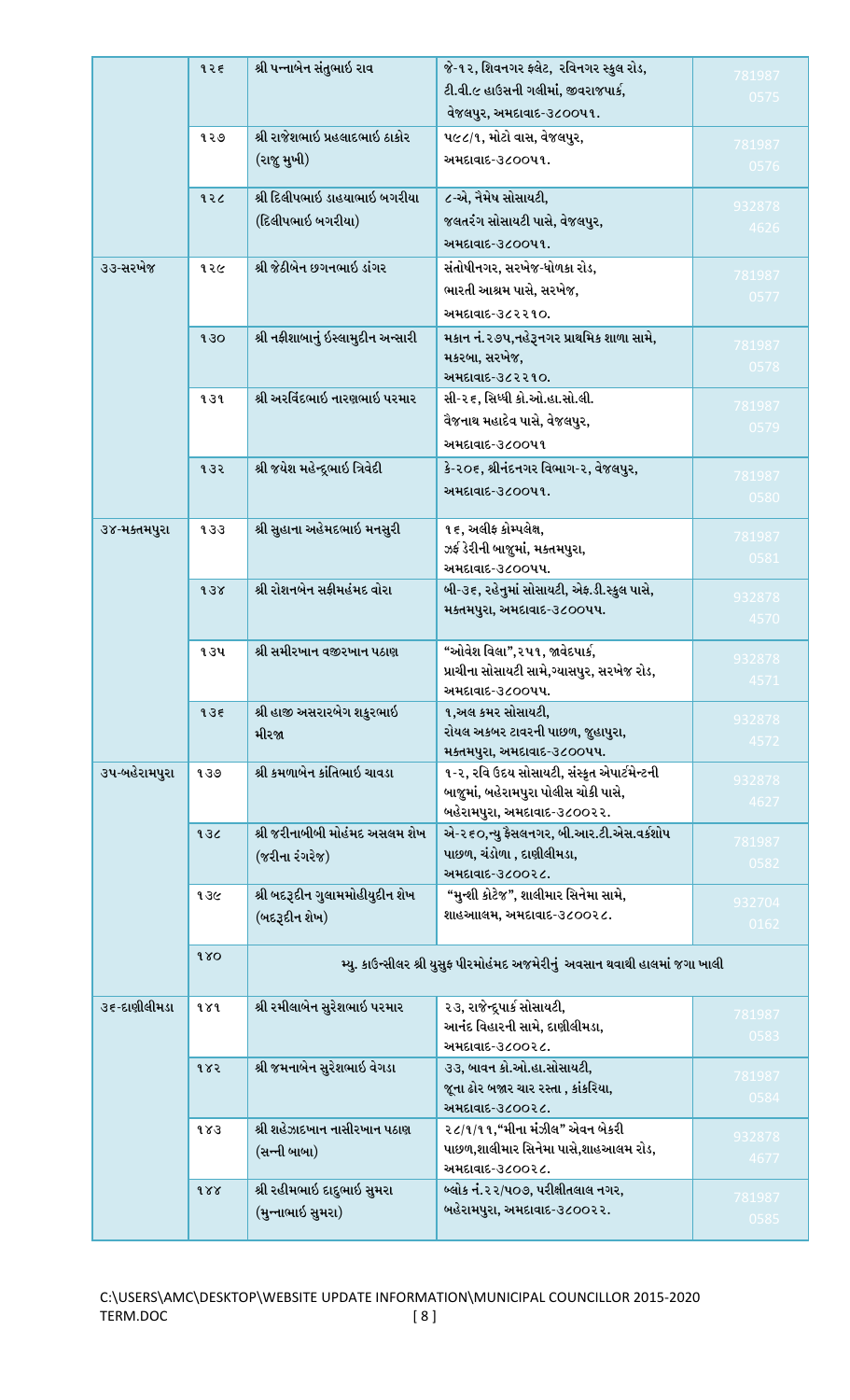| ૩૭-મણિનગર    | १४५        | શ્રી નિશાબેન કલ્પેશકુમાર જહા         | ૫, ઉદય સોસાયટી, પુષ્પકુંજ સામે,                            | 781987         |
|--------------|------------|--------------------------------------|------------------------------------------------------------|----------------|
|              |            |                                      | કાંકરિયા, અમદાવાદ-૩૮૦૦૨૨.                                  | 0586           |
|              |            |                                      |                                                            |                |
|              | 985        | શ્રી શિતલબેન આનંદકુમાર ડાગા          | ૬૦૧, અહીમ એન્કલેવ, કૃષ્ણકુંજ સોસાયટી,                      | 781987         |
|              |            |                                      | ટેલીફોન ઓફીસની બાજુમાં, ભૈરવનાથ રોડ,                       | 0587           |
|              |            |                                      | મણિનગર, અમદાવાદ.                                           |                |
|              | 989        | શ્રી અમુલભાઇ બળવંતરાય ભટ્ટ           | ૩/બી, શ્રી લીલા સોસાયટી,                                   | 982501         |
|              |            |                                      | જુના રેલ્વે ક્રોસીંગ પાસે, મણીનગર,                         | 3126           |
|              |            |                                      | અમદાવાદ-૩૮૦૦૦૮.                                            |                |
|              | 982        | શ્રી રમેશકુમાર નરેન્દ્ર્કુમાર પટેલ   | બી-૧, અંબુજા એપાર્ટમેન્ટ, ગોપાલચોક,ભૈરવનાથ                 | 932742         |
|              |            |                                      | રોડ, મણીનગર, અમદાવાદ-૩૮૦૦૦૮.                               | 6111           |
|              |            |                                      |                                                            |                |
| ૩૮-ગોમતીપુર  | १४૯        | શ્રી આફરીન મોહસીનખાન પઠાણ            | એ/૨/૬૦૬, એમ.બી. કોમ્પલેક્ષ,                                | 781987         |
|              |            |                                      | કલંદરી મસ્જીદ પાસે, રખીયાલ રોડ,                            | 0590           |
|              |            |                                      | અમદાવાદ-૩૮૦૦૨૩.                                            |                |
|              | <b>940</b> | શ્રી રૂખસાનાબાનું હારૂનભાઇ ઘાંચી     | ૭૪૫/૧, સીમેંટની ચાલી,                                      | 781987         |
|              |            |                                      | કામદાર મેદાન, ગોમતીપુર,<br>અમદાવાદ-૩૮૦૦૨૧.                 | 0591           |
|              | <b>949</b> | શ્રી દેવેન્દ્ર્કુમાર નટવરલાલ વિસનગરી | ૧૫૯, પરમાનંદ પટેલની ચાલી,                                  |                |
|              |            |                                      | મરીયમબીબી ચાર રસ્તા પાસે,                                  | 781987         |
|              |            | (ટીના ભાઇ)                           | રાજપુર ગોમતીપુર, અમદાવાદ-૩૮૦૦૨૧.                           | 0592           |
|              | ૧૫૨        | શ્રી મો.ઇકબાલ કાસમભાઇ શેખ            | ૨૦, અહેમદી સોસાયટી,                                        |                |
|              |            |                                      | ઝુલતા મીનારા સામે, ગોમતીપુર,                               | 932742         |
|              |            |                                      | અમદાવાદ-૩૮૦૦૨૧.                                            | 6090           |
| ૩૯-અમરાઇવાડી | १५३        | શ્રી નૂતનબેન કલ્પેશભાઇ ચૌહાણ         | ૧૨/૨૭૬, શિવાનંદનગર,                                        | 781987         |
|              |            |                                      | નાગરવેલ હનુમાન રોડ,                                        | 0593           |
|              |            |                                      | સત્યમનગર શાક માર્કેટ પાસે,                                 |                |
|              |            |                                      | અમરાઇવાડી, અમદાવાદ-૩૮૦૦૨૬.                                 |                |
|              | १५४        | શ્રી સપના દિપકસિંહ તોમર              | ૨૫, નાગરવેલ હનુમાનની ચાલી,                                 | 781987         |
|              |            |                                      | નાગરવેલ હનુમાન  મંદિર પાછળ, રખિયાલ,                        | U594           |
|              |            |                                      | અમદાવાદ-૩૮૦૦૨૬.                                            |                |
|              | ૧૫૫        | શ્રી જગદીશભાઇ ખીમજીભાઇ રાઠોડ         | ૬/૧૪૦,અમરાઇવાડી મ્યુ. સ્લમ ક્વાર્ટસ,<br>ઇન્દિરાનગરની સામે, | 781987         |
|              |            |                                      | અમરાઇવાડી , અમદાવાદ-૩૮૦૦૨૬.                                | 0595           |
|              | १५६        | શ્રી બળદેવભાઇ નાગજીભાઇ દેસાઇ         | ૧, વિરલ એપાર્ટમેન્ટ,                                       |                |
|              |            |                                      | રબારી કોલોની ગેટ નં.-૩ની સામે,                             | 781987         |
|              |            |                                      | અમરાઇવાડી, અમદાવાદ-૩૮૦૦૨૬.                                 | 0596           |
| ૪૦-ઓઢવ       | ૧૫૭        | શ્રી દેવ્યાની લાલજીભાઇ દેસાઇ         | ૧૧૨, ઓઢવ રબારી કોલોની,                                     |                |
|              |            |                                      | રણછોડજીના મંદિર પાસે, ઓઢવ રોડ,                             | 781987         |
|              |            |                                      | અમદાવાદ-૩૮૨૪૧૫.                                            | 0597           |
|              | १५८        | શ્રી અમી મનેષ જોષી                   | ૨૧, અક્ષર પુરુષોત્તમ નગર, ઓઢવ રીંગ રોડ,                    |                |
|              |            |                                      | ઓઢવ, અમદાવાદ-૩૮૨૪૧૫.                                       | 781987         |
|              |            |                                      |                                                            | 0598           |
|              | ૧૫૯        | શ્રી હિરેન રમેશભાઇ જાદવ              | એ/૫૭, ગણેશકુંજ સોસાયટી,                                    |                |
|              |            |                                      | લીલા પાણીના વેરા પાસે, અંબિકાનગર રોડ,                      | 781987<br>0599 |
|              |            |                                      | ઓઢવ, અમદાવાદ-૩૮૨૪૧૫.                                       |                |
|              | 950        | શ્રી ભરતભાઇ કાંતીભાઇ પટેલ            | ઇ/૯૮૨, અજીતનાથક્રપા સોસાયટી,                               |                |
|              |            |                                      | અંબિકાનગર, ઓઢવ, અમદાવાદ-૩૮૨૪૧૫.                            | 932878         |
|              |            |                                      |                                                            | 4653           |
| ૪૧-વસ્ત્રાલ  | १६१        | શ્રી ગીતાબેન વિષ્ણુભાઇ પ્રજાપતિ      | સી-૭, સ્વાગત સોસાયટી,                                      | 781987         |
|              |            |                                      | સહજાનંદ સ્કુલની સામે, વસ્ત્રાલ રોડ,                        | 0600           |
|              |            |                                      | અમદાવાદ-૩૮૨૪૧૮.                                            |                |
|              | 952        | શ્રી મધુબેન ચંદુભાઇ પટેલ             | બી-૯, વૃંદાવન પાર્ક સોસાયટી,                               |                |
|              |            |                                      | સ્વામીનારાયણ મંદિરની બાજુમાં, વિરાટનગર રોડ,                | 932820         |
|              |            |                                      | ઓઢવ, અમદાવાદ-૩૮૨૪૧૫.                                       | 9804           |
|              | 9.53       | શ્રી અનિરૂધ્ધસિંહ જસવંતસિંહ ઝાલા     | એ-૬૪૦, સુરજબાગ સોસાયટી, આદીનાથનગર,                         |                |
|              |            |                                      |                                                            | 781987         |
|              |            |                                      | નવા ઓઢવ, અમદાવાદ-૩૮૨૪૧૫.                                   | 0602           |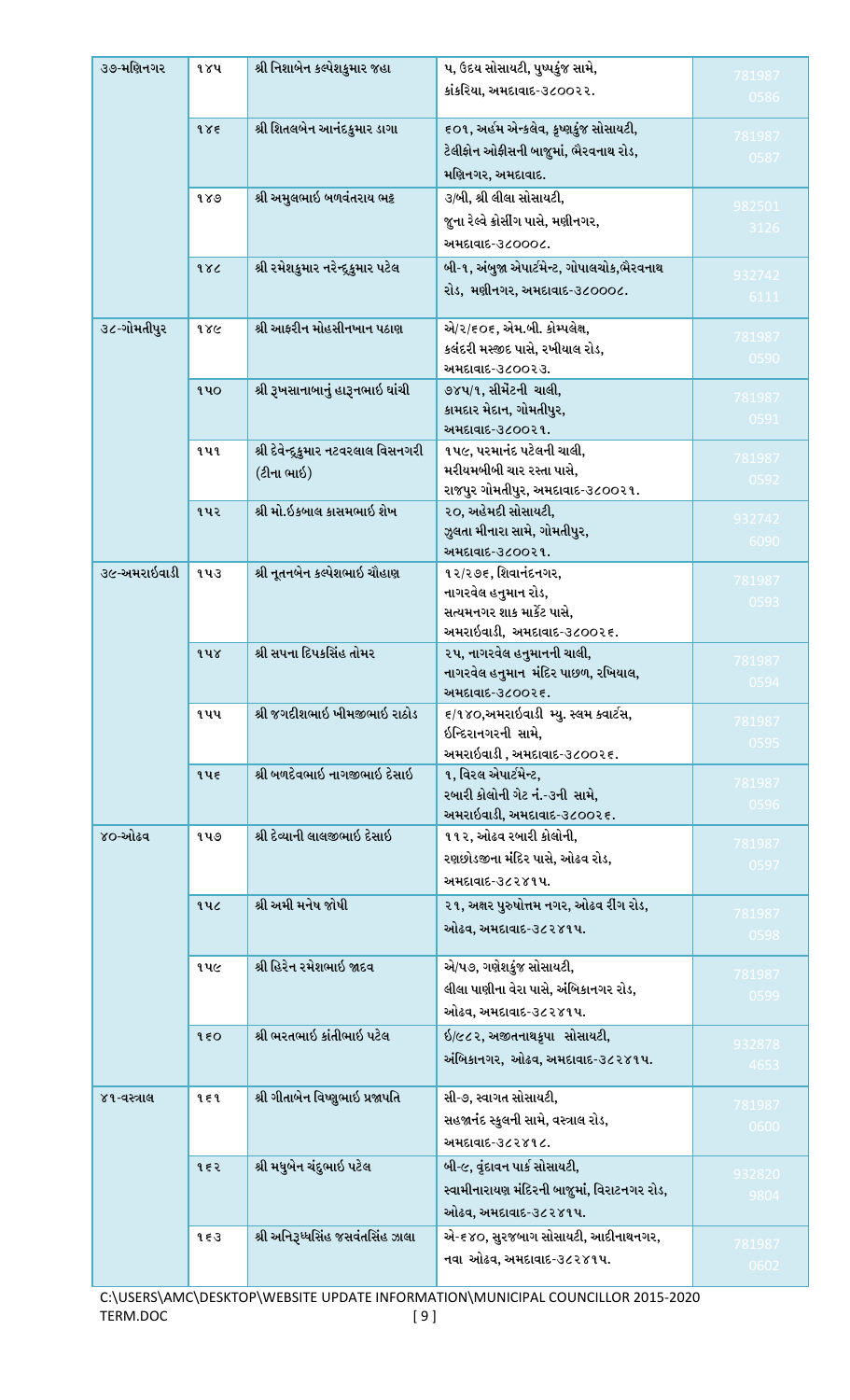|                | 9.58       | શ્રી પરેશભાઇ હરગોવિંદભાઇ પટેલ     | ૨૩, આસ્થા બંગલોઝ વિભાગ-૧,                               | 781987         |
|----------------|------------|-----------------------------------|---------------------------------------------------------|----------------|
|                |            |                                   | માધવ સ્કુલની સામે, વસ્ત્રાલ,                            | 0603           |
|                |            |                                   | અમદાવાદ-૩૮૨૪૧૮.                                         |                |
| ४२-ઇન્દ્ર્પુરી | १६५        | શ્રી કાશીબેન ભગવાનભાઇ પરમાર       | ૩૧, પ્રેમનગર, રામનગર બસ સ્ટેન્ડ પાસે,                   | 781987         |
|                |            |                                   | અમરાઇવાડી, અમદાવાદ-૩૮૦૦૨૬.                              | 0604           |
|                |            |                                   |                                                         |                |
|                | 955        | શ્રી શિલ્પાબેન હસમુખભાઇ પટેલ      | ડી-૨૯૧, લક્ષ્મીકૃપા સોસાયટી,                            | 781987         |
|                |            |                                   | અર્બુદાનગર બસ સ્ટેન્ડની સામે, અર્બુદાનગર,ઓઢવ,           | 0605           |
|                |            |                                   | અમદાવાદ-૩૮૨૪૧૫.                                         |                |
|                | १६७        | શ્રી રમેશભાઇ રત્નાભાઇ દેસાઇ       | એ-૧૧૪, હરભોળાનાથ પાર્ક, નેશનલ હાઇવે નં.-૮,              | 932878         |
|                |            |                                   | ઓઢવ, અમદાવાદ-૩૮૨૪૧૫.                                    | 4668           |
|                |            |                                   |                                                         |                |
|                | 986        | શ્રી શૈલેષકુમાર વાડીલાલ પટેલ      | એ-૩, વિષ્ણુનગર સોસાયટી,                                 | 781987         |
|                |            |                                   | સુરેલીયા સર્કલ પાસે, વસ્ત્રાલ રોડ, ઓઢવ,                 | 0606           |
|                |            |                                   | અમદાવાદ-૩૮૨૪૧૫.                                         |                |
| ૪૩-ભાઇપુરા     | १६૯        | શ્રી સુધાબેન અશોકભાઇ સાગર         | ૧૧/૧૨૪, આદર્શ એપાર્ટમેન્ટ,                              | 781987         |
| હાટકેશ્વર      |            |                                   | બાગે ફિરદોશ પોલીસ લાઇન વિ.-૨ સામે,                      | 0607           |
|                |            |                                   | અમરાઇવાડી, અમદાવાદ-૩૮૦૦૨૬.                              |                |
|                | 90         | શ્રી ઇલાક્ષીબેન નટવરલાલ પટેલ      | ૧૬, કેલાસધામ સોસાયટી, રણછોડ કોલોનીની અંદર,              | 781987         |
|                |            |                                   | અજય ટેનામેન્ટ વિ.-૪ પાસે, અમરાઇવાડી,                    | 0608           |
|                | १७१        | શ્રી ગયાપ્રસાદભાઇ મુલચંદ કનોજીયા  | અમદાવાદ-૩૮૦૦૨૬.<br>૨૩, અંબિકા માતાની ચાલી, ભાઇપુરા ચોક, |                |
|                |            |                                   | મણિનગર(પૂર્વ), અમદાવાદ-૩૮૦૦૦૮.                          | 932878         |
|                |            |                                   |                                                         | 4664           |
|                | १७२        | શ્રી મહેશભાઇ અમરતભાઇ પટેલ         | ૨૯, નિર્મલ બંગ્લોઝ, બરોડા એક્સપ્રેસ હાઇવેની             |                |
|                |            |                                   | સામે, સીટીએમ, અમરાઇવાડી,                                | 781987<br>0609 |
|                |            |                                   | અમદાવાદ-૩૮૦૦૨૬.                                         |                |
| ૪૪-ખોખરા       | १७३        | શ્રી કલાવતીબેન દશરથભાઇ કલબુર્ગી   | બી-૧૧, કોર્નીયા ફ્લેટ, શ્રીપાદ વાડી પાસે,               |                |
|                |            |                                   | દક્ષિણી સોસાયટી, મણિનગર,                                | 932878<br>4669 |
|                |            |                                   | અમદાવાદ-૩૮૦૦૦૮.                                         |                |
|                | 98         | શ્રી જયમિનબેન ધર્મેશકુમાર દવે     | ૨૨૯/૭, ડોક્ટરની ચાલી, વસાવડા હોલ પાસે,                  |                |
|                |            |                                   | દેવચકલા,ગાયત્રી મંદિરની બાજુમાં, ખોખરા,                 | 781987         |
|                |            |                                   | અમદાવાદ-૩૮૦૦૦૮.                                         | 0610           |
|                | <b>994</b> | શ્રી નયનકુમાર જયદેવભાઇ બ્રહ્મભટ્ટ | ૧-બી, ગૌરવ સોસાયટી, રેલ્વે સ્ટેશનની પાછળ,               |                |
|                |            |                                   | મણીનગર (પૂર્વ), અમદાવાદ-૩૮૦૦૦૮.                         | 781987         |
|                |            |                                   |                                                         | 0611           |
|                | 995        | શ્રી મહેન્દ્રભાઇ પરસોત્તમભાઇ પટેલ | ૨૬/૧૯૮, ગુજરાત હાઉસીંગ બોર્ડ,                           | 932742         |
|                |            |                                   | સર્વોદય નગર, ખોખરા, અમદાવાદ-૩૮૦૦૨૬.                     | 6108           |
|                |            |                                   |                                                         |                |
| ૪૫-ઇસનપુર      | १७७        | શ્રી જિગીષાબેન બિનીતભાઇ ઘડિયાળી   | એ-૩, પિયુષ એપાર્ટમેન્ટ, લક્ષ્મી કોલોની,                 | 781987         |
|                |            |                                   | ઘોડાસર, અમદાવાદ-૩૮૦૦૫૦.                                 | 0612           |
|                | 196        | શ્રી રંજનબેન અમરતભાઇ મસિયાવા      | ૧૮, સંતોષ પાર્ક સોસાયટી,                                |                |
|                |            |                                   | પાર્થેશ્વર મહાદેવ પાસે, વટવા રોડ,                       | 781987         |
|                |            |                                   | ઇસનપુર, અમદાવાદ-૩૮૨૪૪૩.                                 | 0613           |
|                | १७૯        | શ્રી ગૌતમભાઇ બાબરભાઇ પટેલ         | ૧, લક્ષ્મીકુંજ સોસાયટી,                                 |                |
|                |            |                                   | પારસનગર બસ સ્ટેન્ડ પાસે,                                | 982500         |
|                |            |                                   | ઇસનપુર, અમદાવાદ ૩૮૨૪૪૩                                  | 4700           |
|                |            |                                   | ૧, ઇશ્વર શાંતિ બંગ્લોઝ,                                 |                |
|                | 20         | શ્રી પુલકીત તરૂણભાઇ વ્યાસ         |                                                         | 781987         |
|                |            |                                   | આદર્શ ટેનામેન્ટ પાછળ,મારૂતી ટેનામેન્ટ પાસે,             | 0615           |
|                |            |                                   | ઇસનપુર, અમદાવાદ-૩૮૨૪૪૩.                                 |                |
|                |            |                                   |                                                         |                |
| ૪૬-લાંભા       | 929        | શ્રી જશોદાબેન રાજેન્દૂકુમાર ઠાકોર | ૧૩૯, ઠાકોર વાસ, લક્ષ્મીપુરા ગામ, લાંભાગામ પાસે,         | 781987         |
|                |            |                                   | તા.વટવા જી. અમદાવાદ-૩૮૨૪૦૫.                             | 0616           |